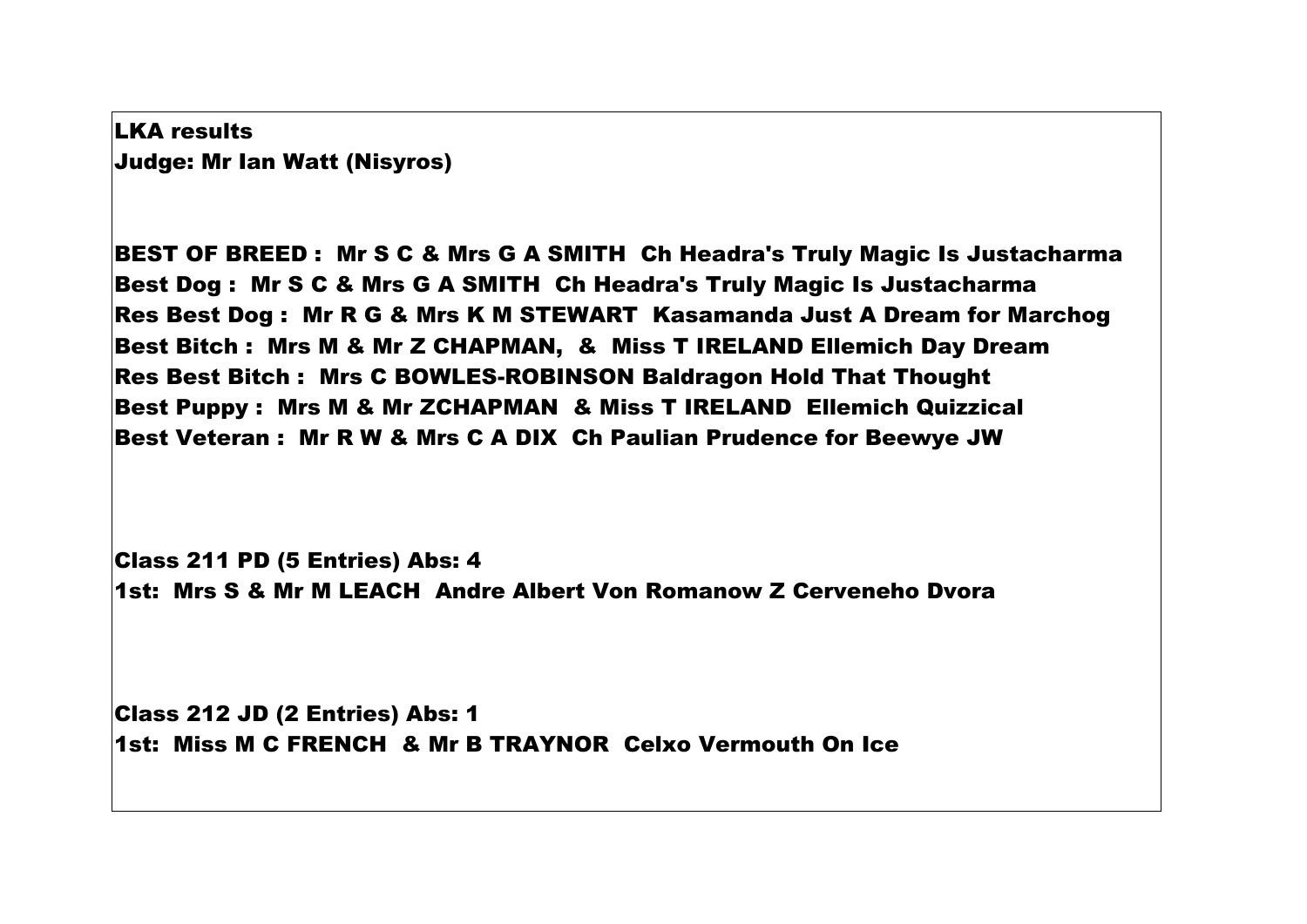Class 213 PGD (10 Entries) Abs: 4 1st: Mr R SPROUL & Mr J COBURN Khandro Liverpool Lullaby 2nd: Mrs S & Mr M LEACH Khandro Something Tells Me 3rd: Mr R F & Mrs E A RUSHTON Justacharma He Is So Magic At Tiflin Res: Mr S C & Mrs G A SMITH Justacharma One So Magic VHC: Mr R SALGUERO Rivermoor Minstrel

Class 214 LD (6 Entries) Abs: 2 1st: Mr R G & Mrs K M STEWART Kasamanda Just A Dream for Marchog 2nd: Mr S C & Mrs G A SMITH Justacharma Magic Is Here 3rd: Mr RSALGUERO Rivermoor Minstrel Res: Mr R SPROUL & Mr J COBURN Khandro No Regrets

Class 215 OD (5 Entries) Abs: 1 1st: Mr S C & Mrs G A SMITH Ch Headra's Truly Magic Is Justacharma 2nd: Mr P & Mrs S BOYER Pomelo Never Ending Story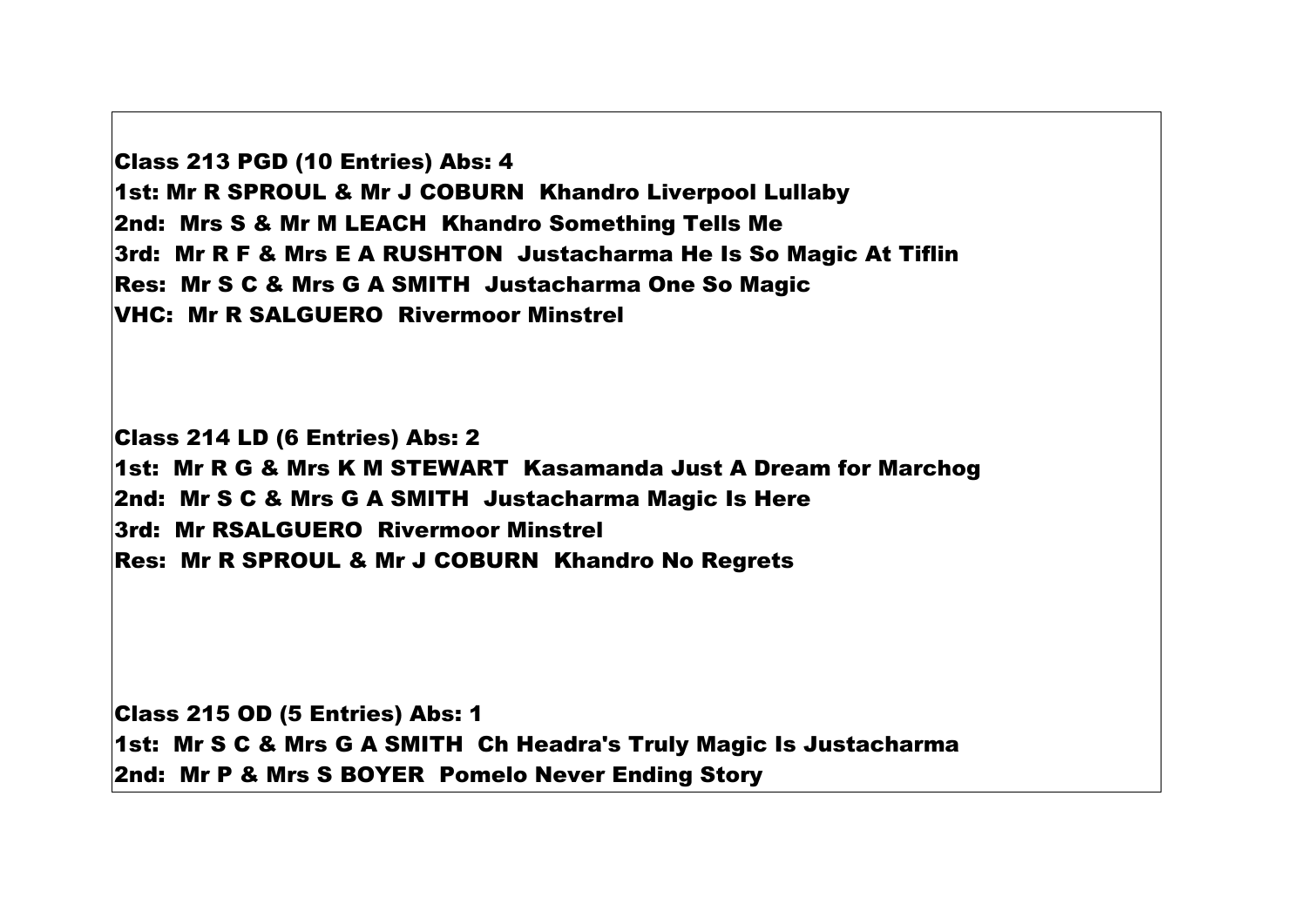3rd: Mr R SPROUL & Mr J COBURN Baldragon Berkeley For Khandro Res: Mr R SALGUERO Rivermoor Minstrel

Class 216 VD (4 Entries) Abs: 2 1st: Mrs JWALLHEAD Sleepyhollow Trikki Dikki At Merida 2nd: Ms H & Miss G LUNT Beechglen Gabriel

Class 217 GCD NO ENTRIES

Class 218 PB (5 Entries) Abs: 2 1st: Mrs M & Mr Z CHAPMAN & Miss T IRELAND Ellemich Quizzical 2nd: Mrs C BOWLES-ROBINSON Myexotic World Demands Baldragon 3rd: Mrs M CONSTABLE Mitapip Kallathea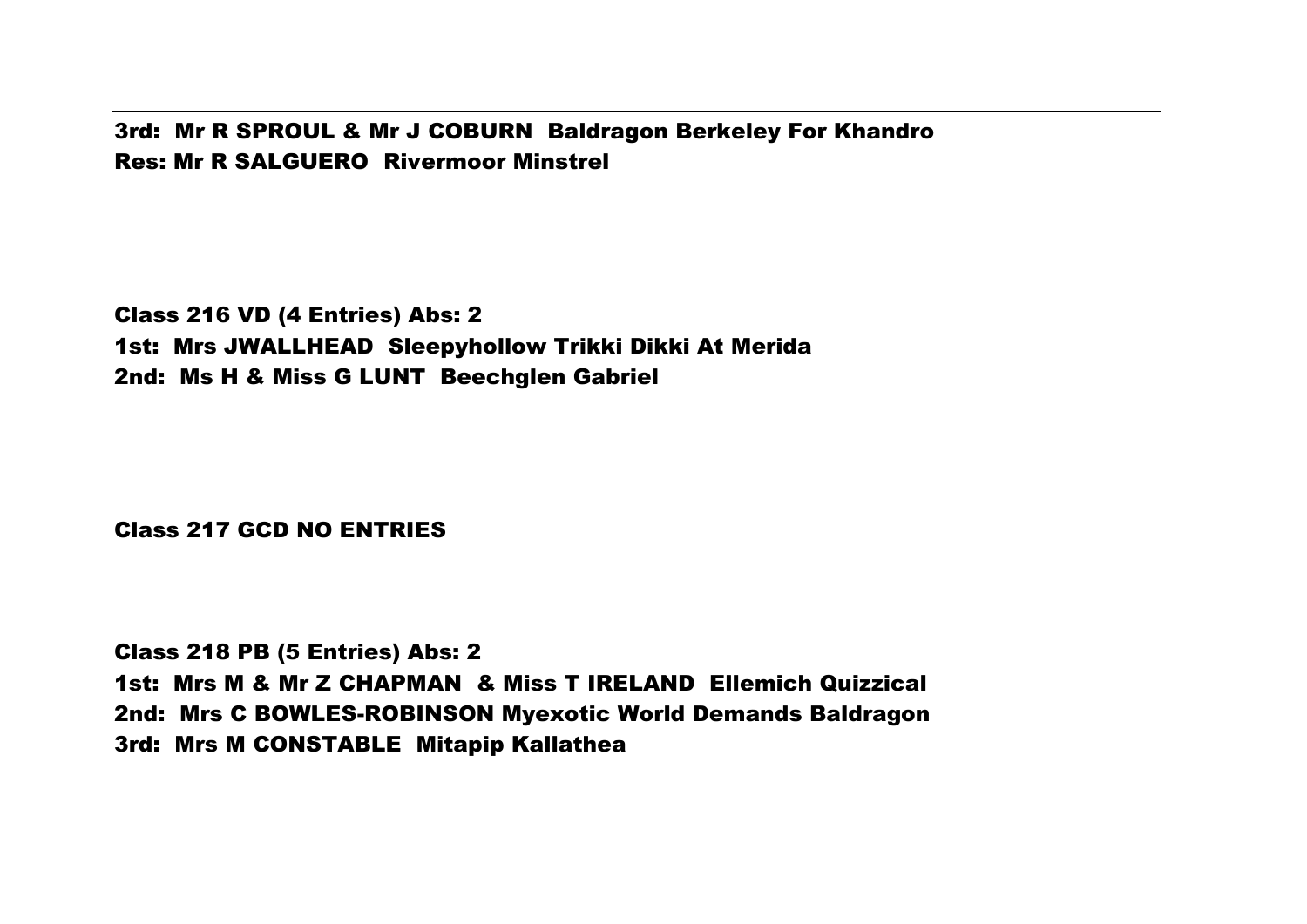| Class 219 JB (3 Entries) Abs: 1                        |
|--------------------------------------------------------|
| 1st: Mrs C BOWLES-ROBINSON Baldragon Hold That Thought |
| 2nd: Miss C GURTNER Madeleine De Melcourt              |

Class 220 PGB (5 Entries) Abs: 2 1st: Mrs M & Mr Z CHAPMAN & Miss T IRELAND Ellemich Day Dream 2nd: Mr R F & Mrs E A RUSHTON Justacharma She Is So Magic At Tiflin 3rd: Mr R SPROUL & Mr J COBURN Khandro Ur My World

Class 221 LB (6 Entries) Abs: 1 1st: Mr R W & Mrs C ADIX Beewye Penelope Pitstop 2nd: Miss J MATCHES Khandro La Vie En Rose From Fochai 3rd: Miss C GURTNER Josephine De Melcourt